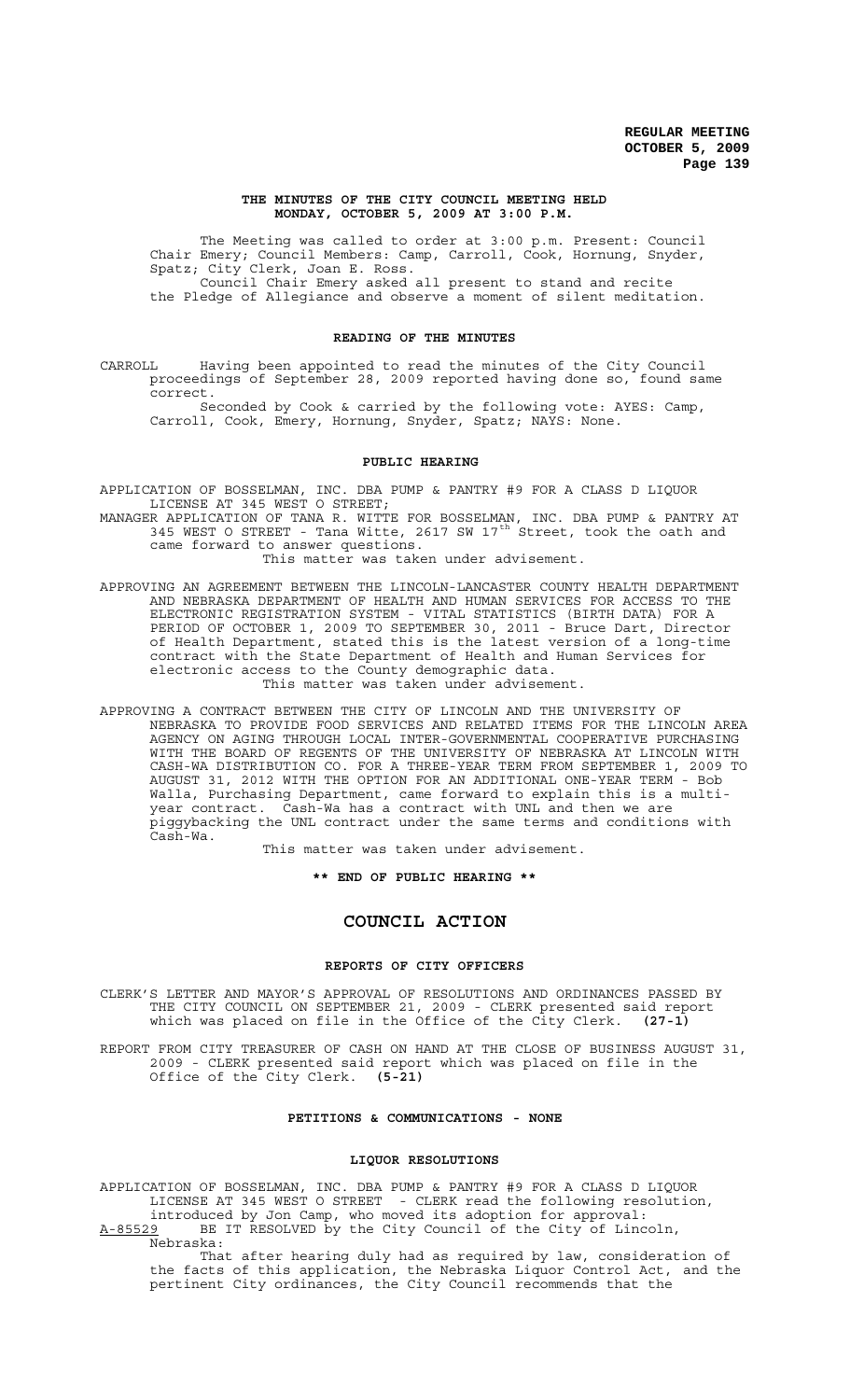application of Bosselman, Inc. dba Pump & Pantry #9 for a Class "D" liquor license at 345 West O Street, Lincoln, Nebraska, for the license period ending April 30, 2010, be approved with the condition that: 1. Applicant must successfully complete the responsible beverage server training course required by Section 5.04.035 of the Lincoln Municipal Code within 30 days of approval of this resolution. 2. The premise must comply in every respect with all city and

state regulations. The City Clerk is directed to transmit a copy of this resolution to the Nebraska Liquor Control Commission.

Introduced by Jon Camp Seconded by Spatz & carried by the following vote: AYES: Camp, Carroll, Cook, Emery, Hornung, Snyder, Spatz; NAYS: None.

MANAGER APPLICATION OF TANA R. WITTE FOR BOSSELMAN, INC. DBA PUMP & PANTRY AT 345 WEST O STREET - CLERK read the following resolution, introduced by Jon Camp, who moved its adoption for approval:

A-85530 WHEREAS, Bosselman, Inc. dba Pump & Pantry #9 located at 345 West O Street, Lincoln, Nebraska has been approved for a Retail Class "D" liquor license, and now requests that Tana R. Witte be named manager; WHEREAS, Tana R. Witte appears to be a fit and proper person to

manage said business. NOW, THEREFORE, BE IT RESOLVED by the City Council of the City of

Lincoln, Nebraska:

That after hearing duly had as required by law, consideration of the facts of this application, the Nebraska Liquor Control Act, and the pertinent City ordinances, the City Council recommends that Tana R. Witte be approved as manager of this business for said licensee. The City Clerk is directed to transmit a copy of this resolution to the Nebraska Liquor Control Commission.

Introduced by Jon Camp Seconded by Spatz & carried by the following vote: AYES: Camp, Carroll, Cook, Emery, Hornung, Snyder, Spatz; NAYS: None.

## **ORDINANCES - 2ND READING & RELATED RESOLUTIONS (as required) - NONE**

## **PUBLIC HEARING RESOLUTIONS**

APPROVING AN AGREEMENT BETWEEN THE LINCOLN-LANCASTER COUNTY HEALTH DEPARTMENT AND NEBRASKA DEPARTMENT OF HEALTH AND HUMAN SERVICES FOR ACCESS TO THE ELECTRONIC REGISTRATION SYSTEM - VITAL STATISTICS (BIRTH DATA) FOR A PERIOD OF OCTOBER 1, 2009 TO SEPTEMBER 30, 2011 - CLERK read the following resolution, introduced by Jon Camp, who moved its adoption: A-85531 BE IT RESOLVED by the City Council of the City of Lincoln,

Nebraska:

That the Agreement between the Lincoln-Lancaster County Health Department Nebraska and Nebraska Department of Health and Human Services for access to the Electronic Registration System – Vital Statistics for a period of October 1, 2009 to September 30, 2011, in accordance with the terms and conditions contained in said Agreement, which is attached

hereto marked as Attachment "A", is hereby approved and the Mayor is authorized to execute the same on behalf of the City of Lincoln. The City Clerk is directed to return one executed Agreement to Elaine Severe, Lincoln-Lancaster County Health Department, for transmittal to the Nebraska Department of Health and Human Services, Vital Statistics.

Introduced by Jon Camp Seconded by Spatz & carried by the following vote: AYES: Camp, Carroll, Cook, Emery, Hornung, Snyder, Spatz; NAYS: None.

APPROVING A CONTRACT BETWEEN THE CITY OF LINCOLN AND THE UNIVERSITY OF NEBRASKA TO PROVIDE FOOD SERVICES AND RELATED ITEMS FOR THE LINCOLN AREA AGENCY ON AGING THROUGH LOCAL INTER-GOVERNMENTAL COOPERATIVE PURCHASING WITH THE BOARD OF REGENTS OF THE UNIVERSITY OF NEBRASKA AT LINCOLN WITH CASH-WA DISTRIBUTION CO. FOR A THREE-YEAR TERM FROM SEPTEMBER 1, 2009 TO AUGUST 31, 2012 WITH THE OPTION FOR AN ADDITIONAL ONE-YEAR TERM - CLERK read the following resolution, introduced by Jon Camp, who moved its adoption:<br><u>A-85532</u> BE

BE IT RESOLVED by the City Council of the City of Lincoln, Nebraska:

That the Contract between the City of Lincoln and the University of Nebraska to provide food services and related items for the Lincoln Area Agency on Aging through local inter-governmental cooperative purchasing with the Board of Regents of the University of Nebraska at Lincoln (Contract # 393435) with Cash-Wa Distribution Co., Inc., for an initial three-year term with the option for an additional one-year term, upon the terms and conditions as set forth in said Contract, which is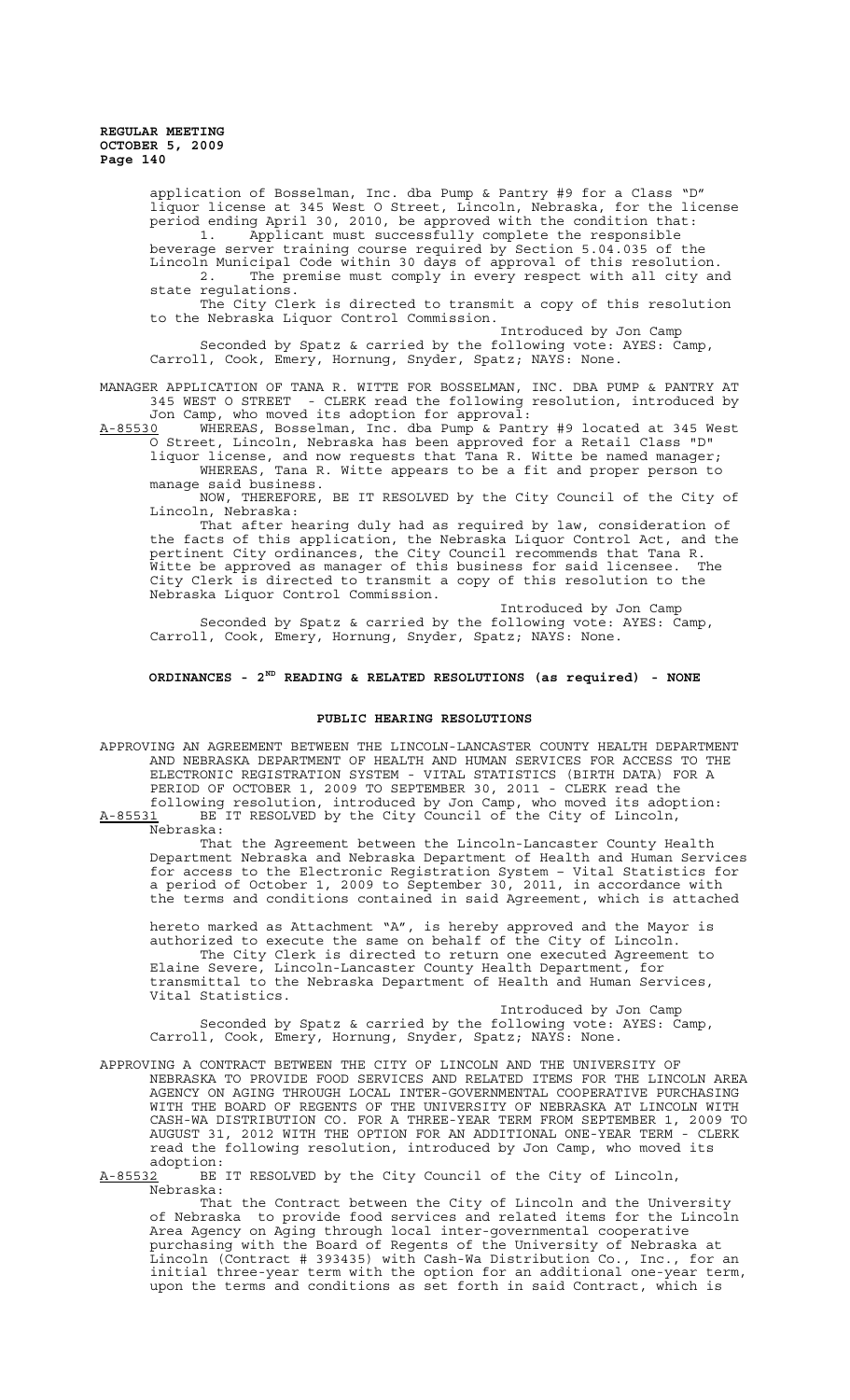attached hereto marked as Attachment "A" and made a part hereof by reference, is hereby accepted and approved and the Mayor is hereby authorized to execute said Contract on behalf of the City. The City Clerk is directed to send one executed copy of the Contract Agreement to Robert Walla, Assistant Purchasing Agent, for

transmittal to Cash-Wa Distribution Co.

Introduced by Jon Camp Seconded by Spatz & carried by the following vote: AYES: Camp, Carroll, Cook, Emery, Hornung, Snyder, Spatz; NAYS: None.

# **ORDINANCE - 1ST READING & RELATED RESOLUTIONS (as required) - NONE**

- APPROVING AN AMENDMENT TO THE LEASE AGREEMENT BETWEEN LINCOLN MEDICAL EDUCATION PARTNERSHIP AND THE CITY OF LINCOLN FOR AN INCREASE FROM 200 SQ. FT. TO 511 SQ. FT. OF LEASED SPACE FOR THE LINCOLN-LANCASTER COUNTY HEALTH DEPARTMENT WIC PROGRAM AT 4600 VALLEY ROAD - CLERK read an ordinance, introduced by Gene Carroll, accepting and approving an Amendment to the Lease Agreement between the City of Lincoln, Nebraska and the Lincoln Medical Education Partnership for an increase frm 200 sq. ft. to 511 sq. ft. of leased space at 4600 Valley Road, Lincoln, Lancaster County, Nebraska, on behalf of the Lincoln-Lancaster County Health Department for its WIC Program, the first time.
- CHANGE OF ZONE 09021 AMENDING CHAPTER 27.81 OF THE LINCOLN MUNICIPAL CODE RELATING TO GENERAL PROVISIONS OF THE ZONING CODE BY ADDING A NEW SECTION NUMBERED 27.81.021 TO PROVIDE A PROCEDURE FOR APPEALS OF ADMINISTRATIVE APPROVALS BY THE PLANNING DIRECTOR, AND BY ADDING A NEW SECTION NUMBERED 27.81.022 TO PROVIDE THE MANNER FOR GIVING NOTICE OF THE PLANNING DIRECTOR'S GRANT OF ADMINISTRATIVE APPROVALS - CLERK read an ordinance, introduced by Gene Carroll, amending Chapter 27.81 of the Lincoln Municipal Code relating to General Provisions of the Zoning Code by adding a new section numbered 27.81.021 to provide a procedure for appeals of administrative approvals by the Planning Director, and by adding a new section numbered 27.81.022 to provide the manner for giving notice of the Planning Director's grant of administrative approvals, the first time.
- CHANGE OF ZONE 2463D APPLICATION OF THE 3 AMIGOS PROPERTIES, LLC, TO AMEND THE HIGHPOINTE PLANNED UNIT DEVELOPMENT TO ALLOW A CHANGEABLE COPY FREESTANDING SIGN TO BE LOCATED IN THE COMMERCIAL COMPONENT OF THE DEVELOPMENT ADJACENT TO OLD CHENEY ROAD, ON PROPERTY GENERALLY LOCATED SOUTHWEST OF S. 48TH STREET AND OLD CHENEY ROAD - CLERK read an ordinance, introduced by Gene Carroll, amending the development plan for the Highpointe Planned Unit Development to allow a changeable copy freestanding sign to be located in the commercial component of the development adjacent to Old Cheney Road, on property generally located southwest of the intersection of South 48<sup>th</sup> Street, and Old Cheney Road and legally described as Lot 2, Block 1, Highpointe Addition, Lincoln, Lancaster County, Nebraska, the first time.
- APPROVING A LEASE AGREEMENT BETWEEN THE CITY AND THE PANAMA CAFÉ FOR THE LEASE OF SPACE BY THE LINCOLN AREA AGENCY ON AGING FOR ITS ACTIVAGE CENTER PROGRAM AT 310 LOCUST STREET, PANAMA, NEBRASKA FROM SEPTEMBER 1, 2009 TO AUGUST 31, 2010 - CLERK read an ordinance, introduced by Gene Carroll, accepting and approving a Lease Agreement between the City of Lincoln, Nebraska and the Panama Café for the lease of office space by the Lincoln Area Agency on Aging for its ActivAge Center program at 310 Locust Street, Panama, NE 68419 for a term beginning September 1, 2009 through August 31, 2010, the first time.

# **ORDINANCES - 3RD READING & RELATED RESOLUTIONS (as required)**

AMENDING SECTION 9.36.080 OF THE LINCOLN MUNICIPAL CODE TO ADD AN ADDITIONAL EXCEPTION TO THE PROHIBITION AGAINST THE DISCHARGE OF FIREARMS, WEAPONS AND OTHER INSTRUMENTS WITHIN THE CITY LIMITS BY ADDING A NEW SUBSECTION TO ALLOW AN EXEMPTION FOR HUNTS AUTHORIZED BY THE CITY OF LINCOLN ON ITS OWN PROPERTY AND CONDUCTED UNDER THE SUPERVISION OF THE NEBRASKA GAME & PARKS COMMISSION; AND REPEALING SECTION 9.36.080 OF THE LINCOLN MUNICIPAL CODE AS HITHERTO EXISTING - CLERK read an ordinance, introduced by Jane Snyder, amending Section 9.36.080 of the Lincoln Municipal Code to add an additional exception to the prohibition against the discharge of forearms, weapons and other instruments within the city limits by adding a new subsection to allow an exemption for hunts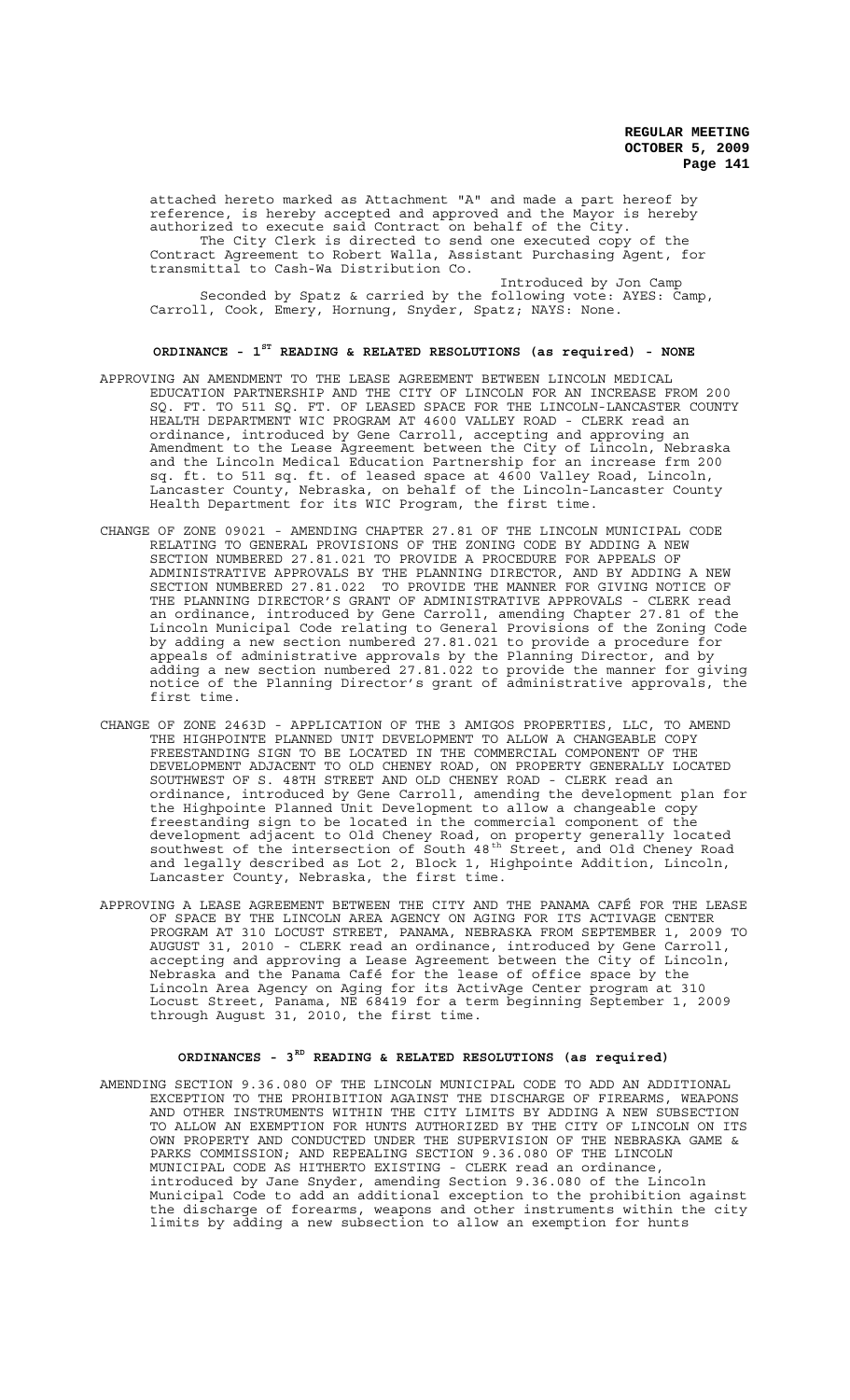authorized by the City of Lincoln on its own property and conducted under the supervision of the Nebraska Game & Parks Commission; and repealing Section 9.36.080 of the Lincoln Municipal Code as hitherto existing, the third time.<br>SNYDER Moved to pass the o

SNYDER Moved to pass the ordinance as read.

Seconded by Spatz & carried by the following vote: AYES: Camp, Carroll, Cook, Emery, Hornung, Snyder, Spatz; NAYS: None. The ordinance, being numbered **#19311**, is recorded in Ordinance Book #26, Page

CHANGE OF ZONE 09022 – APPLICATION OF THE URBAN DEVELOPMENT DEPARTMENT TO CREATE A SPECIAL SIGN DISTRICT FOR THE 48TH AND O STREETS REDEVELOPMENT PLAN AREA, GENERALLY LOCATED NORTHEAST OF THE INTERSECTION OF SOUTH 48TH AND O STREETS - CLERK read an ordinance, introduced by Jane Snyder, designating the 48th & O Streets Redevelopment Plan area as a special sign district in accordance with the provisions of §27.69.300 of the Lincoln Municipal Code and adopting special criteria for signs in said district, the third time.

SNYDER Moved to pass the ordinance as read.

Seconded by Spatz & carried by the following vote: AYES: Camp, Carroll, Cook, Emery, Hornung, Snyder, Spatz; NAYS: None. The ordinance, being numbered **#19312**, is recorded in Ordinance Book #26, Page

APPROVING A LEASE AGREEMENT BETWEEN THE CITY AND THE AMERICAN LEGION POST #280 FOR THE LEASE OF SPACE BY THE LINCOLN AREA AGENCY ON AGING FOR ITS ACTIVAGE CENTER PROGRAM AT 970 MONROE, BENNET, NEBRASKA FROM SEPTEMBER 1, 2009 THROUGH AUGUST 31, 2010 - CLERK read an ordinance, introduced by Jane Snyder, accepting and approving a Lease Agreement between the City of Lincoln and American Legion Post #280 for the lease of office space by the Lincoln Area Agency on Aging for its ActivAge Center program at 970 Monroe, Bennet, NE 68317 for a term beginning September 1, 2009 through August 31, 2010, the third time.

SNYDER Moved to pass the ordinance as read. Seconded by Spatz & carried by the following vote: AYES: Camp, Carroll, Cook, Emery, Hornung, Snyder, Spatz; NAYS: None. The ordinance, being numbered **#19313**, is recorded in Ordinance Book #26, Page

APPROVING A LEASE AGREEMENT BETWEEN THE CITY AND THE HICKMAN PRESBYTERIAN CHURCH FOR THE LEASE OF SPACE BY THE LINCOLN AREA AGENCY ON AGING FOR ITS ACTIVAGE CENTER PROGRAM AT 300 E. THIRD STREET, HICKMAN, NEBRASKA FROM SEPTEMBER 1, 2009 THROUGH AUGUST 31, 2010 - CLERK read an ordinance, introduced by Jane Snyder, accepting and approving a Lease Agreement between the Hickman Presbyterian Church for the lease of office space by the Lincoln Area Agency on Aging for its ActivAge Center program at 300 E. Third Street, Hickman, NE 68372 for a term beginning September 1, 2009 through August 31, 2010, the third time.

SNYDER Moved to pass the ordinance as read. Seconded by Spatz & carried by the following vote: AYES: Camp, Carroll, Cook, Emery, Hornung, Snyder, Spatz; NAYS: None. The ordinance, being numbered **#19314**, is recorded in Ordinance Book #26, Page

ADOPTING AN AMENDED AND RESTATED CITY OF LINCOLN EMPLOYEES' RETIREMENT PLAN AND TRUST FOR CIVILIAN (NON-UNIFORMED SERVICE) EMPLOYEES PROVIDING FOR A CHANGE IN EMPLOYER CONTRIBUTIONS FOR EMPLOYEES HIRED AFTER A DATE CERTAIN AND ADOPTING IRS INTERIM AMENDMENTS NO. 1 AND NO. 2 - PRIOR to reading:

COOK Moved to delay action of Bill No. 09-132 for one week to 10/12/09. Seconded by Spatz & carried by the following vote: AYES: Camp, Carroll, Cook, Emery, Hornung, Snyder, Spatz; NAYS: None.

- CLERK Read an ordinance, introduced by Jane Snyder, adopting an amended and restated version of the City of Lincoln Employees' Retirement Plan and Trust to provide that the employer contribution for employees hired on or after November 4, 2010 will be an amount equal to 3% of an employee's compensation up to and including \$4,800.00 plus 6% of his or compensation in excess of \$4,800.00 plus 6% of his or compensation in excess of \$4,800.00; to adopt Interim Amendment No. 1 relating to final IRS regulations under Internal Revenue Code Section 415 and Section  $411(d)(6)$ ; and to adopt Interim Amendment No. 2 relating to the plan qualification requirements under the Pension Protection Act of 2006  $\overline{(\texttt{PPA})}$  and other I.R.S. guidance; and to repeal Ordinance No. 17685 as hitherto existing, the third time.
- ANNEXATION 09003 AMENDING THE LINCOLN CORPORATE LIMITS MAP BY ANNEXING APPROXIMATELY 27.52 ACRES OF PROPERTY GENERALLY LOCATED AT SOUTH 91ST STREET AND HIGHWAY 2 (RELATED ITEMS 09-120, 09-121) - CLERK read an ordinance, introduced by Jon Camp, annexing and including the below described land as part of the City of Lincoln, Nebraska and amending the Corporate Limits Map attached to and made a part of Ordinance No. 18208, to reflect the extension of the corporate limits boundary of the City of Lincoln, Nebraska established and shown thereon, the third time.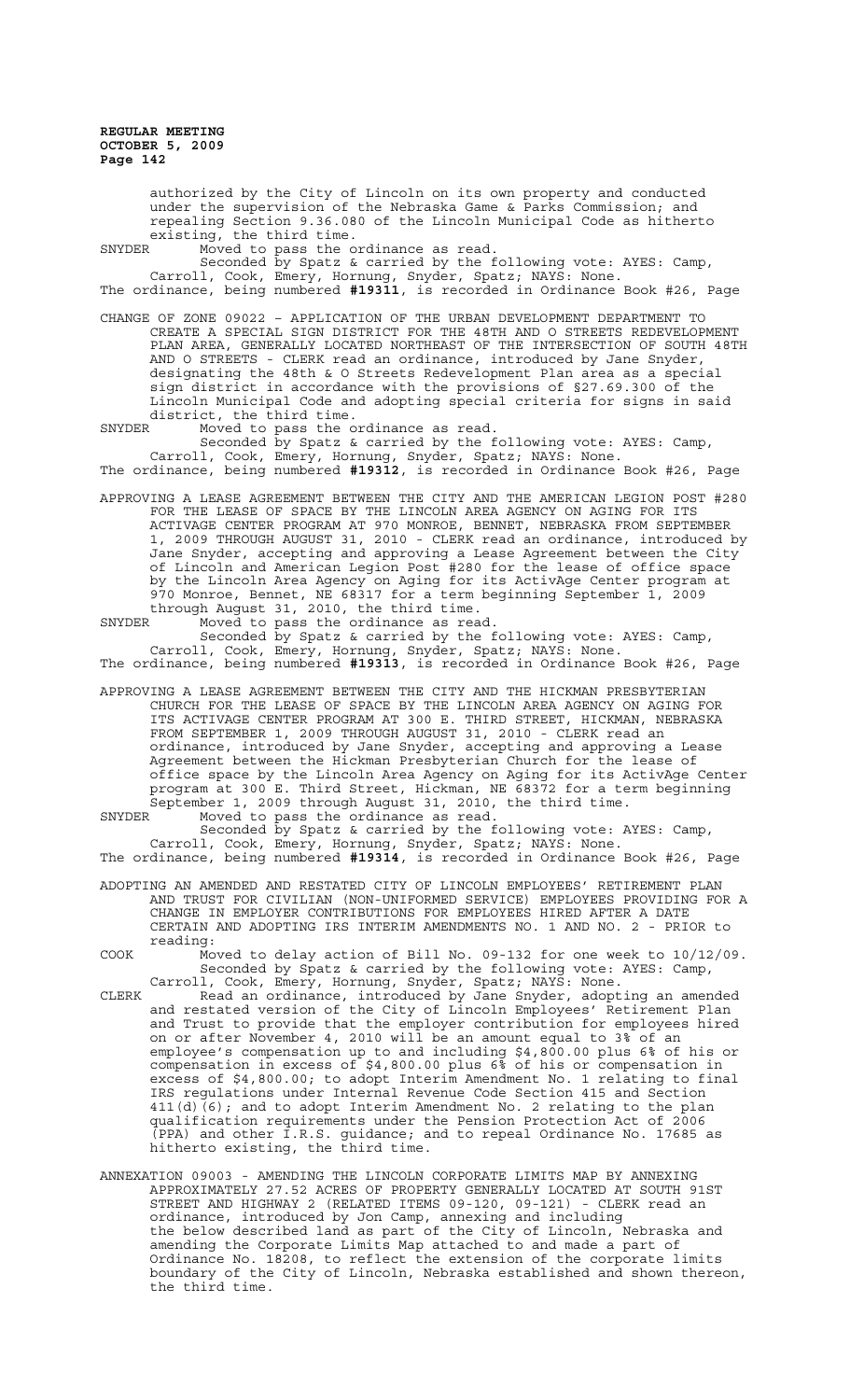| CAMP | Moved to pass the ordinance as read.                                          |
|------|-------------------------------------------------------------------------------|
|      | Seconded by Spatz & carried by the following vote: AYES: Camp,                |
|      | Carroll, Cook, Emery, Hornung, Snyder, Spatz; NAYS: None.                     |
|      | The ordinance, being numbered #19315, is recorded in Ordinance Book #26, Page |
|      | CHANGE OF ZONE 09011 - APPLICATION OF ANDERMATT LLC FOR A CHANGE OF ZONE FROM |
|      | AG AGRICULTURAL TO B-2 PLANNED NEIGHBORHOOD BUSINESS DISTRICT SOUTHLAKE       |
|      | PUD FOR APPROXIMATELY 104,000 SOUARE FEET OF HEALTH CARE FACILITY,            |
|      | APPROXIMATELY 50,000 SOUARE FEET OF OFFICE, AND APPROXIMATELY 15,000          |
|      | SOUARE FEET OF COMMERCIAL, AND APPROVAL OF A DEVELOPMENT PLAN WHICH           |
|      | PROPOSES TO MODIFY STANDARDS OF THE UNDERLYING ZONING DISTRICT,               |
|      | SUBDIVISION REGULATIONS AND DESIGN STANDARDS, ON PROPERTY GENERALLY           |
|      | LOCATED AT S. 91ST STREET AND HIGHWAY 2 (RELATED ITEMS 09-120, 09-121)        |
|      | - CLERK read an ordinance, introduced by Jon Camp, amending the Lincoln       |
|      | Zoning District Maps attached to and made a part of Title 27 of the           |
|      | Lincoln Municipal Code, as provided by Section 27.05.020 of the Lincoln       |
|      | Municipal Code, by changing the boundaries of the districts established       |

manitipal code, by changing the bow CAMP Moved to pass the ordinance as read. Seconded by Spatz & carried by the following vote: AYES: Camp,

Carroll, Cook, Emery, Hornung, Snyder, Spatz; NAYS: None. The ordinance, being numbered **#19316**, is recorded in Ordinance Book #26, Page

## **OPEN MICROPHONE SESSION - NONE**

#### **MISCELLANEOUS BUSINESS**

#### **PENDING -**

- COMP. PLAN CONFORMITY NO. 09005 APPROVING AND ADOPTING A PROPOSED AMENDMENT TO THE LINCOLN CENTER REDEVELOPMENT PLAN FOR THE BLOCK 68 REDEVELOPMENT PROJECT FOR THE DEVELOPMENT OF A HOTEL AND ENTERTAINMENT COMPLEX, MIXED-USE RESIDENTIAL AND COMMERCIAL BUILDING WITH RETAIL ON THE FIRST FLOOR AND PARKING FACILITY FOR THE PROPOSED USES ON PROPERTY LOCATED ON THE BLOCK BOUNDED BY 10TH, 11TH, M AND N STREETS. (9/21/09 - P.H. & ACTION CON'T. TO 9/28/09) (9/28/09 - PLACED ON PENDING, NO DATE CERTAIN W/ P.H. WHEN REMOVED FROM PENDING);
- HORNUNG Moved to remove Bill No. 09R-165 from Pending to have public hearing & action in two weeks on 10/19/09. Seconded by Spatz & carried by the following vote: AYES: Camp, Emery, Hornung, Snyder, Spatz; NAYS: Carroll, Cook.
- AMENDING CHAPTER 2.76 OF THE LINCOLN MUNICIPAL CODE RELATING TO THE CITY'S PERSONNEL SYSTEM BY AMENDING THE TITLE PAGE TO DELETE SECTION 2.76.160 COMPENSATION PLAN, VARIABLE MERIT PAY PLAN; AMENDING SECTION 2.76.040 DEFINITIONS, TO DEFINE EXCLUDED EMPLOYEE; AMENDING SECTION 2.76.130 POSITION AND PAY RANGE ALLOCATION, RELATING TO EXCLUDED EMPLOYEES; AMENDING SECTION 2.76.135 MERIT PAY PLAN ESTABLISHED, TO INCLUDE EXCLUDED EMPLOYEES AND INCREASE THE MAXIMUM NUMBER OF MERIT PAY STEPS; AMENDING SECTION 2.76.145 MERIT PAY PLAN, ADMINISTRATION AND REQUIREMENTS FOR ADVANCEMENT, TO INCLUDE THE NEWLY DEFINED EXCLUDED EMPLOYEES; AMENDING SECTION 2.76.150 MERIT PAY PLAN, PAY INCREASES FOR EXCEPTIONAL SERVICE, TO INCLUDE THE NEWLY DEFINED EXCLUDED EMPLOYEES; AMENDING 2.76.155 LONGEVITY PAY TO ADJUST THE ANNUAL LONGEVITY PAY PLAN RELATING TO CERTAIN "N" AND EXCLUDED EMPLOYEES; DELETING ALL OF SECTION 2.76.160 VARIABLE MERIT PAY PLAN; AMENDING SECTION 2.76.175 PROMOTION, TRANSFER, DEMOTION OR TEMPORARY PROMOTION RELATING TO THE NEWLY DEFINED EXCLUDED EMPLOYEES; AMENDING SECTION 2.76.200 TEMPORARY ASSIGNMENT TO A HIGHER CLASSIFICATION RELATING TO THE NEWLY DEFINED EXCLUDED EMPLOYEES; AMENDING SECTION 2.76.380 SICK LEAVE WITH PAY, AS IT RELATES TO EMPLOYEES WITH A PAY RANGE PREFIXED BY M, A, C, E, N, OR X; AND AMENDING SECTION 2.76.395 VACATION LEAVE WITH PAY AS IT RELATES TO EMPLOYEES WITH A PAY RANGE PREFIXED BY M; AND REPEALING 2.76 TITLE PAGE AND SECTIONS 2.76.040, 2.76.130, 2.76.135, 2.76.145, 2.76.150, 2.76.155, 2.76.160, 2.76.175, 2.76.200, 2.76.380, AND 2.76.395 OF THE LINCOLN MUNICIPAL CODE AS HITHERTO EXISTING. (8/3/09 - PLACED ON PENDING; TO BE REMOVED FOR 1  $^{\mathrm{ST}}$ READING AT SAME TIME AS M CLASS HAS  $1^{ST}$  READING) (8/31/09 - P.H. CON'T W/ACTION TO 9/14/09) (9/14/09 - P.H. CON'T. W/ACTION TO 9/28/09)(9/28/09 - PLACED ON PENDING, NO DATE CERTAIN);

CARROLL Moved to remove Bill No. 09-100 from Pending for action on 10/12/09.

Seconded by Spatz & carried by the following vote: AYES: Camp, Carroll, Cook, Emery, Hornung, Snyder, Spatz; NAYS: None.

CAMP Moved to extend the Pending List to October 12, 2009. Seconded by Spatz & carried by the following vote: AYES: Camp, Carroll, Cook, Emery, Hornung, Snyder, Spatz; NAYS: None.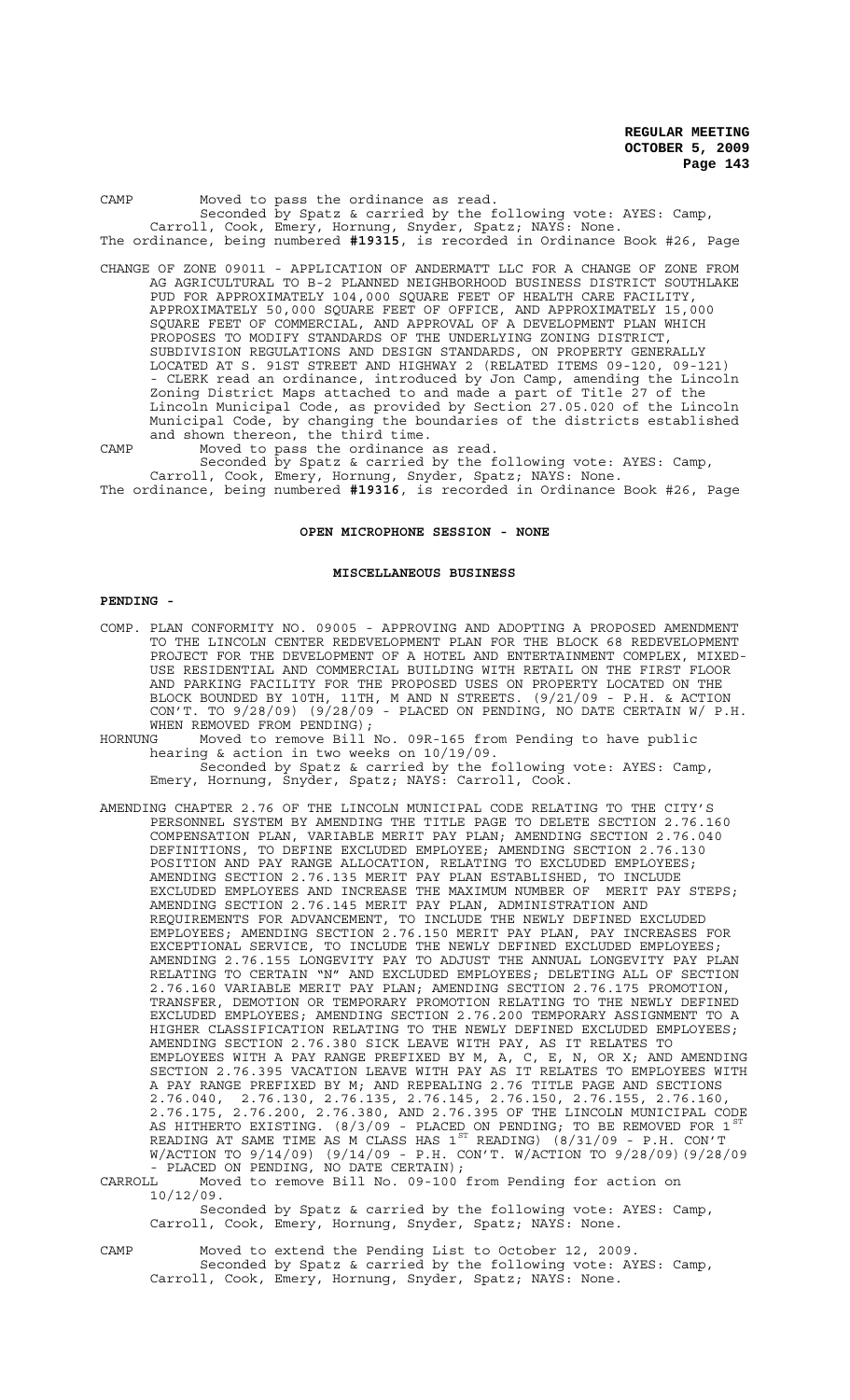# **UPCOMING RESOLUTIONS**

CAMP Moved to approve the resolutions to have Public Hearing on October 12, 2009. Seconded by Spatz & carried by the following vote: AYES: Camp, Carroll, Cook, Emery, Hornung, Snyder, Spatz; NAYS: None.

# **ADJOURNMENT 3:20 P.M.**

CAMP Moved to adjourn the City Council meeting of October 5, 2009. Seconded by Spatz & carried by the following vote: AYES: Camp, Carroll, Cook, Emery, Hornung, Snyder, Spatz; NAYS: None.

 $\overline{a}$ 

i

Joan E. Ross, City Clerk

Judy Roscoe, Senior Office Assistant